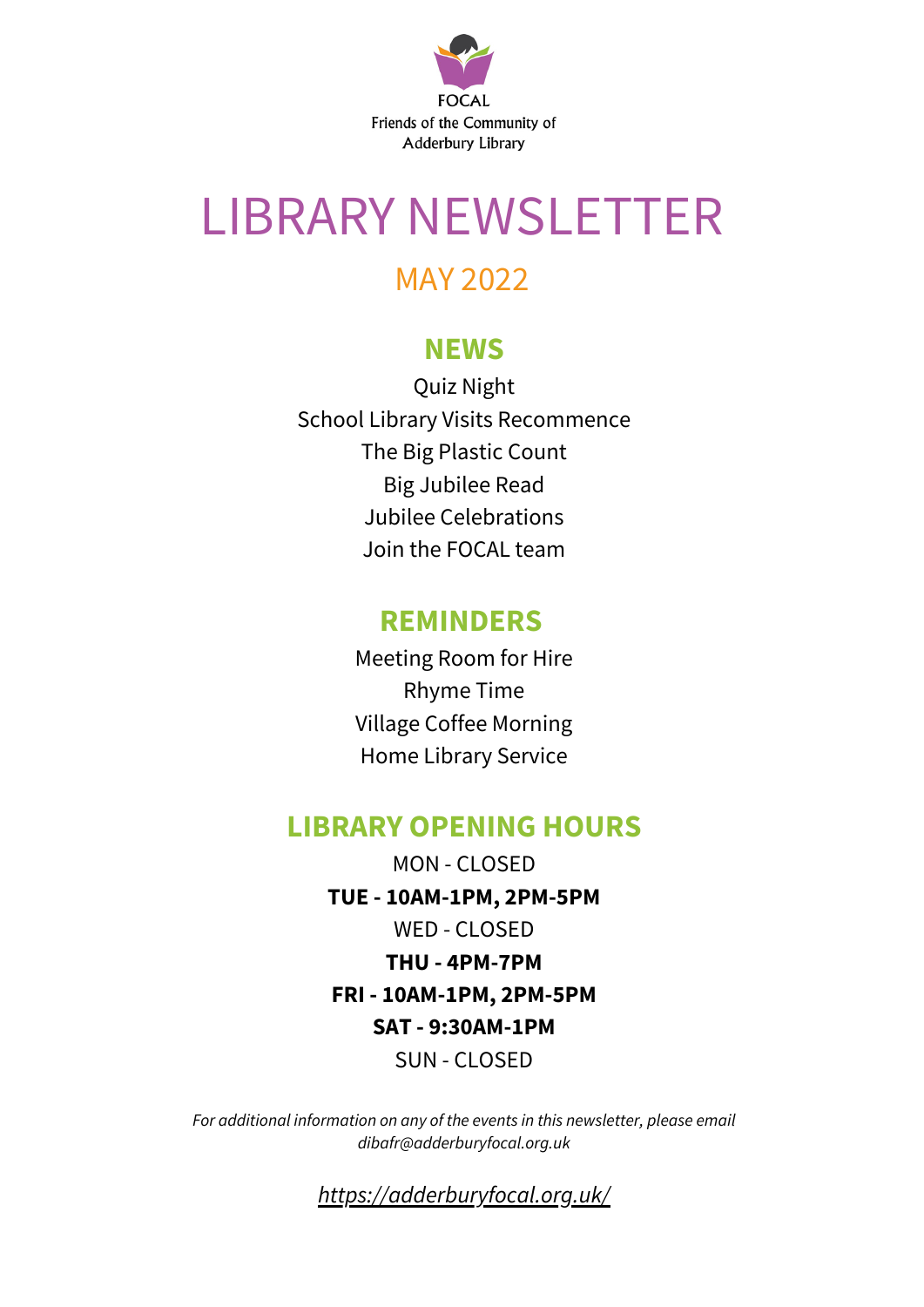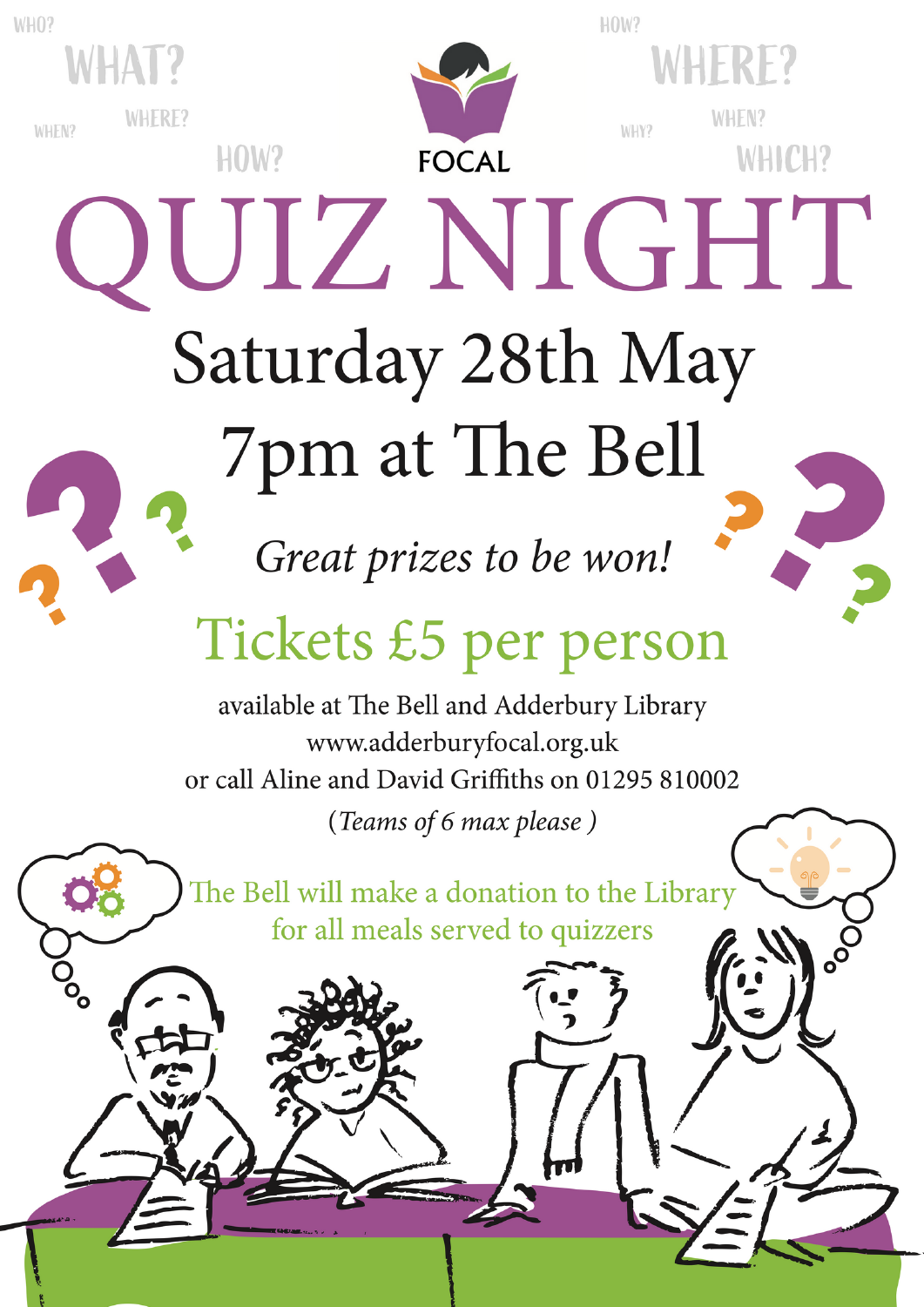# LIBRARY NEWSLETTER



MAY 2022

### **School Library Visits Recommence**

We are pleased to say that the library service and our village school are renewing school library visits to engage families and young children in developing a love of reading for pleasure and foster a lifelong habit of library use.

### **The Big Plastic Count**

Join the UK's biggest plastic investigation and count your plastic for one week, from **16-22 May 2022**. The Big Plastic Count will gather new evidence to find how much plastic we are really having to throw away, and what happens to it. They will be asking the government to commit to reducing single plastic use by 50% by 2025 by switching to reusable options that work for everyone – and ban sending our waste to other countries. Find out more at <https://thebigplasticcount.com/>

### **Big Jubilee Read**

The Reading Agency, together with Libraries Connected, is coordinating the Big Jubilee Read to highlight the breadth of writing and imagination from among 70 authors of The Commonwealth. There are 10 titles from each decade of Queen Elizabeth II's reign. Find the full list at <https://readinggroups.org/big-jubilee-read>

### **Village Jubilee Celebrations**

On **Saturday 4th June**, the library will be celebrating the Jubilee with a Pimm's bar, hot drinks, cake, and storytelling throughout the day, as well as normal library services. From **2:30-3:00**, Anthony Wagg will host a storytelling session for children on the history of Queen Elizabeth II's reign. We look forward to seeing you there!

#### **Join the FOCAL team**

FOCAL have vacancies on our committee - we are looking for a Secretary, a Volunteer Coordinator, and more library volunteers. Email [lizwingroves5@googlemail.com](mailto:lizwingroves5@googlemail.com) if you're interested in joining!